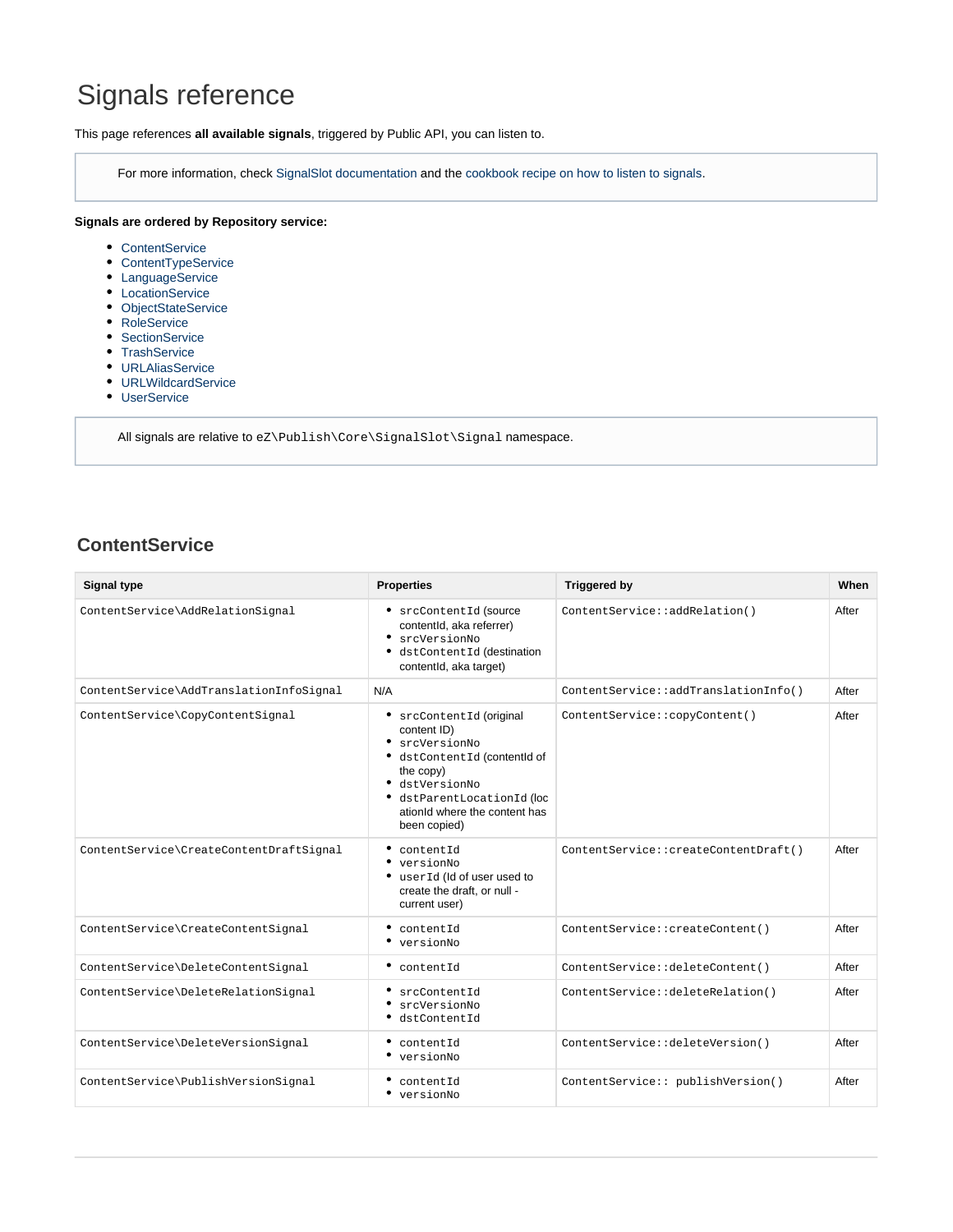| ContentService\TranslateVersionSignal      | contentId<br>versionNo<br>userId | ContentService::translationVersion()   | After |
|--------------------------------------------|----------------------------------|----------------------------------------|-------|
| ContentService\UpdateContentMetadataSignal | content.Id                       | ContentService::updateContentMetadata( | After |
| ContentService\UpdateContentSignal         | contentId<br>versionNo           | ContentService::updateContent()        | After |

# <span id="page-1-0"></span>**ContentTypeService**

| <b>Signal type</b>                                | <b>Properties</b>                                  | <b>Triggered by</b>                           |
|---------------------------------------------------|----------------------------------------------------|-----------------------------------------------|
| ContentTypeService\AddFieldDefinitionSignal       | • contentTypeDraftId                               | ContentTypeService::addFieldDefinition()      |
| ContentTypeService\AssignContentTypeGroupSignal   | contentTypeId<br>• contentTypeGroupId              | ContentTypeService::assignContentTypeGroup()  |
| ContentTypeService\CopyContentTypeSignal          | contentTypeId<br>• userId                          | ContentTypeService::copyContentType()         |
| ContentTypeService\CreateContentTypeDraftSignal   | • contentTypeId                                    | ContentTypeService::createContentTypeDraft()  |
| ContentTypeService\CreateContentTypeGroupSignal   | • groupId                                          | ContentTypeService::createContentTypeGroup()  |
| ContentTypeService\CreateContentTypeSignal        | • contentTypeId                                    | ContentTypeService::createContentType()       |
| ContentTypeService\DeleteContentTypeGroupSignal   | • contentTypeGroupId                               | ContentTypeService::deleteContentTypeGroup()  |
| ContentTypeService\DeleteContentTypeSignal        | • contentTypeId                                    | ContentTypeService::deleteContentType()       |
| ContentTypeService\PublishContentTypeDraftSignal  | contentTypeDraftId                                 | ContentTypeService::publishContentTypeDraft() |
| ContentTypeService\RemoveFieldDefinitionSignal    | • contentTypeDraftId<br><i>•</i> fieldDefinitionId | ContentTypeService::removeFieldDefinition()   |
| ContentTypeService\UnassignContentTypeGroupSignal | contentTypeId<br>contentTypeGroupId                | ContentTypeService::unassignContentTypeGroup  |
| ContentTypeService\UpdateContentTypeDraftSignal   | • contentTypeDraftId                               | ContentTypeService::updateContentTypeDraft()  |
| ContentTypeService\UpdateContentTypeGroupSignal   | · contentTypeGroupId                               | ContentTypeService::updateContentTypeGroup()  |
| ContentTypeService\UpdateFieldDefinitionSignal    | contentTypeDraftId<br><i>•</i> fieldDefinitionId   | ContentTypeService::updateFieldDefinition()   |

# <span id="page-1-1"></span>**LanguageService**

| <b>Signal type</b>                       | <b>Properties</b>     | Triggered by                                     | When  |
|------------------------------------------|-----------------------|--------------------------------------------------|-------|
| LanguageService\CreateLanguageSignal     |                       | • languageId LanguageService::createLanguage()   | After |
| LanguageService\DeleteLanguageSignal     |                       | • languageId   LanguageService::deleteLanguage() | After |
| LanguageService\DisableLanguageSignal    |                       | • languageId LanguageService::disableLanguage()  | After |
| LanguageService\EnableLanguageSignal     |                       | • languageId   LanguageService::enableLanguage() | After |
| LanguageService\UpdateLanguageNameSignal | languageId<br>newName | LanguageService::updateLanguageName(             | After |

## <span id="page-1-2"></span>**LocationService**

| Signal type                          | <b>Properties</b>                                                                   | Triggered by                      | When  |
|--------------------------------------|-------------------------------------------------------------------------------------|-----------------------------------|-------|
| LocationService\CopySubtreeSignal    | subtreeId (top locationId of the subtree to<br>be copied)<br>targetParentLocationId | LocationService::copySubtree()    | After |
| LocationService\CreateLocationSignal | contentId<br>locationId                                                             | LocationService::createLocation() | After |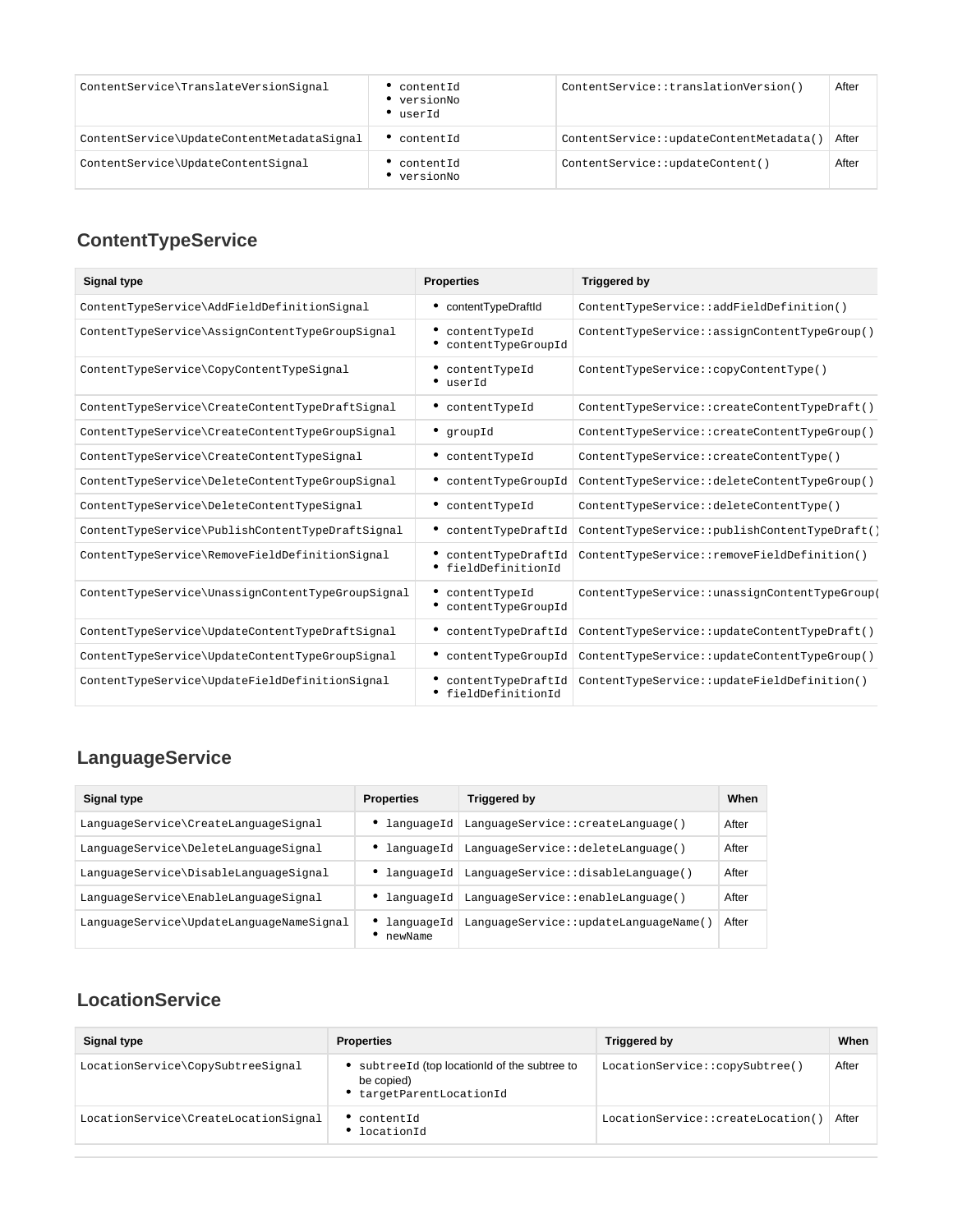| LocationService\DeleteLocationSignal | $^{\bullet}$ contentId<br>• locationId                     | LocationService::deleteLocation() | After |
|--------------------------------------|------------------------------------------------------------|-----------------------------------|-------|
| LocationService\HideLocationSignal   | • contentId<br>• locationId                                | LocationService::hideLocation()   | After |
| LocationService\UnhideLocationSignal | • contentId<br>• locationId                                | LocationService::unhideLocation() | After |
| LocationService\MoveSubtreeSignal    | • subtreeId<br>newParentLocationId                         | LocationService::moveSubtree()    | After |
| LocationService\SwapLocationSignal   | content1Id<br>location1Id<br>• content2Id<br>• location2Id | LocationService::swapLocation()   | After |
| LocationService\UpdateLocationSignal | contentId<br>locationId                                    | LocationService::updateLocation() | After |

# <span id="page-2-0"></span>**ObjectStateService**

| Signal type                                       | <b>Properties</b>                                | Triggered by                                 |
|---------------------------------------------------|--------------------------------------------------|----------------------------------------------|
| ObjectStateService\CreateObjectStateGroupSignal   | objectStateGroupId                               | ObjectStateService::createObjectStateGroup() |
| ObjectStateService\CreateObjectStateSignal        | objectStateGroupId<br>objectStateId              | ObjectStateService::createObjectState()      |
| ObjectStateService\DeleteObjectStateGroupSignal   | • objectStateGroupId                             | ObjectStateService::deleteObjectStateGroup() |
| ObjectStateService\DeleteObjectStateSignal        | objectStateId                                    | ObjectStateService::deleteObjectState()      |
| ObjectStateService\SetContentStateSignal          | contentId<br>objectStateGroupId<br>objectStateId | ObjectStateService::setContentState()        |
| ObjectStateService\SetPriorityOfObjectStateSignal | objectStateId<br>priority                        | ObjectStateService::setPriorityOfObjectState |
| ObjectStateService\UpdateObjectStateGroupSignal   | objectStateGroupId                               | ObjectStateService::updateObjectStateGroup() |
| ObjectStateService\UpdateObjectStateSignal        | objectStateId                                    | ObjectStateService::updateObjectState()      |

#### <span id="page-2-1"></span>**RoleService**

<span id="page-2-2"></span>

| Signal type                                 | <b>Properties</b>                             | <b>Triggered by</b>                      | When  |
|---------------------------------------------|-----------------------------------------------|------------------------------------------|-------|
| RoleService\AddPolicySignal                 | • roleId<br>• policyId                        | RoleService::addPolicy()                 | After |
| RoleService\AssignRoleToUserGroupSignal     | • roleId<br>• userGroupId<br>• roleLimitation | RoleService::assignRoleToUserGroup()     | After |
| RoleService\AssignRoleToUserSignal          | • roleId<br>• userId<br>• roleLimitation      | RoleService::assignRoleToUser()          | After |
| RoleService\CreateRoleSignal                | · roleId                                      | RoleService::createRole()                | After |
| RoleService\DeleteRoleSignal                | • roleId                                      | RoleService::deleteRole()                | After |
| RoleService\RemovePolicySignal              | $^{\bullet}$ roleId<br>• policyId             | RoleService::removePolicy()              | After |
| RoleService\UnassignRoleFromUserGroupSignal | $^{\bullet}$ roleId<br>• userGroupId          | RoleService::unassignRoleFromUserGroup() | After |
| RoleService\UnassignRoleFromUserSignal      | • roleId<br>• userId                          | RoleService::unassignRoleFromUser()      | After |
| RoleService\UpdatePolicySignal              | • policyId                                    | RoleService::updatePolicy()              | After |
| RoleService\UpdateRoleSignal                | · roleId                                      | RoleService::updateRole()                | After |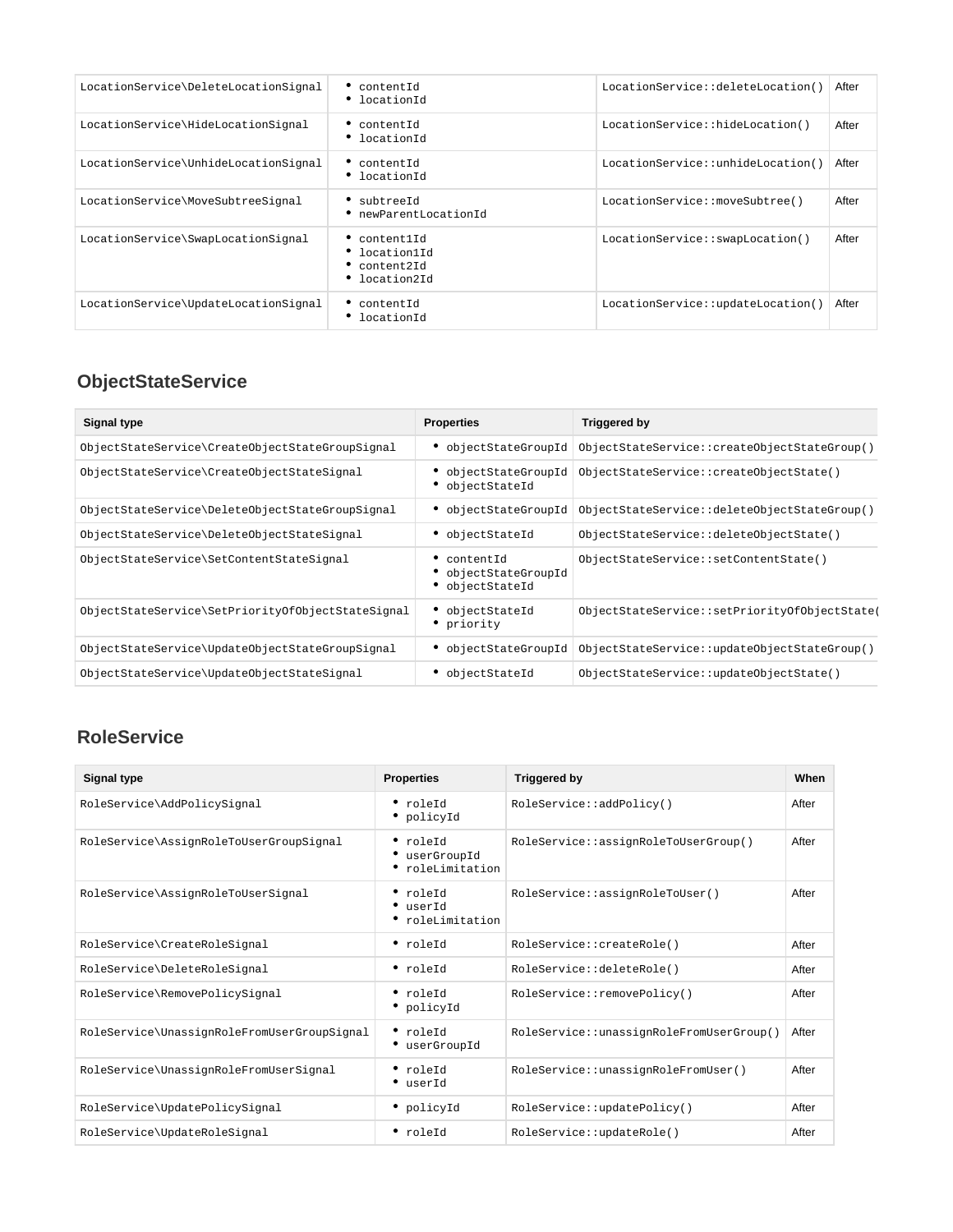#### **SectionService**

| Signal type                        | <b>Properties</b>      | Triggered by                              | When  |
|------------------------------------|------------------------|-------------------------------------------|-------|
| SectionService\AssignSectionSignal | contentId<br>sectionId | SectionService::assignSection()           | After |
| SectionService\CreateSectionSignal |                        | sectionId SectionService::createSection() | After |
| SectionService\DeleteSectionSignal |                        | sectionId SectionService::deleteSection() | After |
| SectionService\UpdateSectionSignal |                        | sectionId SectionService::updateSection() | After |

#### <span id="page-3-0"></span>**TrashService**

| Signal type                        | <b>Properties</b>                                   | Triggered by                    | When  |
|------------------------------------|-----------------------------------------------------|---------------------------------|-------|
| TrashService\DeleteTrashItemSignal | trashItemId                                         | TrashService::deleteTrashItem() | After |
| TrashService\EmptyTrashSignal      | N/A                                                 | TrashService::emptyTrash()      | After |
| TrashService\RecoverSignal         | trashItemId<br>newParentLocationId<br>newLocationId | TrashService::recover()         | After |
| TrashService\TrashSignal           | locationId                                          | TrashService::trash()           | After |

#### <span id="page-3-1"></span>**URLAliasService**

| Signal type                                | <b>Properties</b> | Triggered by                                         | When  |
|--------------------------------------------|-------------------|------------------------------------------------------|-------|
| URLAliasService\CreateGlobalUrlAliasSignal |                   | • urlAliasId URLAliasService::createGlobalUrlAlias() | After |
| URLAliasService\CreateUrlAliasSignal       |                   | • urlAliasId   URLAliasService::createUrlAlias()     | After |
| URLAliasService\RemoveAliasesSignal        | • aliasList       | URLAliasService::removeAliases()                     | After |

### <span id="page-3-2"></span>**URLWildcardService**

| Signal type                        | <b>Properties</b> | Triggered by                                 | When  |
|------------------------------------|-------------------|----------------------------------------------|-------|
| URLWildcardService\CreateSignal    |                   | urlWildcardId   URLWildcardService::create() | After |
| URLWildcardService\RemoveSignal    |                   | ● urlWildcardId URLWildcardService::remove() | After |
| URLWildcardService\TranslateSignal | $^{\bullet}$ url  | URLWildcardService::translate(               | After |

#### <span id="page-3-3"></span>**UserService**

| Signal type                             | <b>Properties</b>                 | <b>Triggered by</b>                          | When  |
|-----------------------------------------|-----------------------------------|----------------------------------------------|-------|
| UserService\AssignUserToUserGroupSignal | $\bullet$ userId<br>• userGroupId | UserService::assignUserToUserGroup()         | After |
| UserService\CreateUserGroupSignal       |                                   | • userGroupId UserService::createUserGroup() | After |
| UserService\CreateUserSignal            | $\bullet$ userId                  | UserService::createUser()                    | After |
| UserService\DeleteUserGroupSignal       |                                   | • userGroupId UserService::deleteUserGroup() | After |
| UserService\DeleteUserSignal            | $\bullet$ userId                  | UserService::deleteUser()                    | After |
| UserService\MoveUserGroupSignal         | newParentId                       | ● userGroupId UserService::moveUserGroup()   | After |